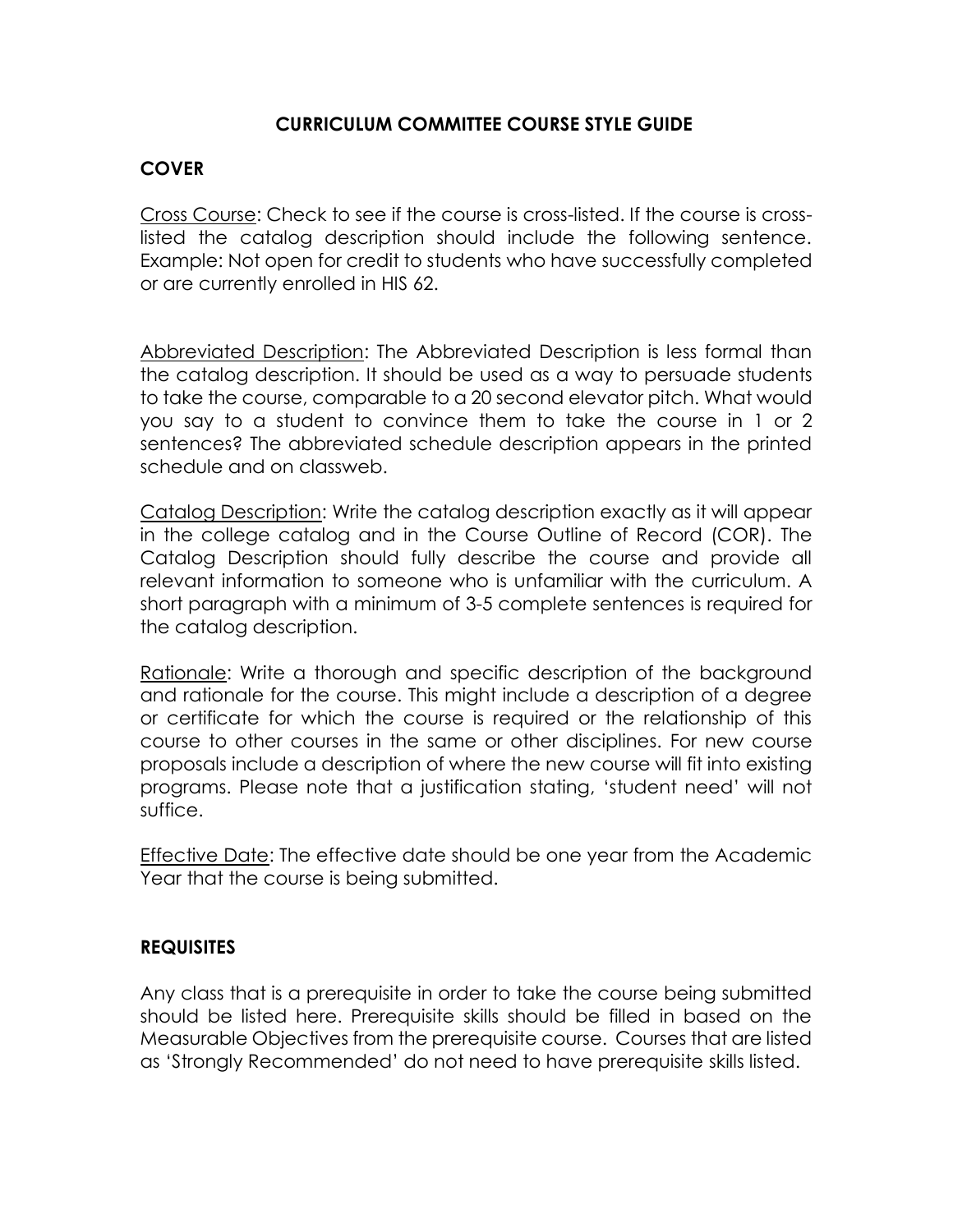### **MEASURABLE OBJECTIVES**

Measurable Objectives are the performance-based skills that students are expected to gain proficiency in by the end of the course. Objectives make up the step-by-step learning goals of a course and are directly related to specific elements in the course content. For every measureable objective there needs to be a course content piece that aligns with it. There cannot be more measureable objectives then course content.

Measureable Objectives should be written in semi-colon format. All objectives begin with a lower-case and end with a semi-colon and the last objective is punctuated.

### **COURSE CONTENT**

The Course Content is the information or skill sets that will be delivered through either the lecture or lab portion of the course. Lecture content is specific to information that students are expected to understand in order to meet the measurable objectives. The lab content is specific to skills that students are expected to be proficient in order to meet the measurable objectives. Course content is aligned with the measureable objectives, however there may be more course content then measurable objectives.

**Course Content must be written in outline format**. Content should be more than a simple outline list, each area of the content needs to be thoroughly filled in with details. When writing or updating course to meet C-ID descriptors, it is recommended that faculty use the descriptors as guide and not an exact copy and paste.

### **METHODS OF INSTRUCTION**

Methods of Instruction are the delivery method the instructor will use to teach the course. Select all methods of instruction that will be used to teach a course, refer to the course content and identify the method of instruction appropriate for each content piece. If there is a method of instruction that will be used that is not in the pull-down menu of options, select 'Other' and specify the method of instruction that will be used. There is no minimum or maximum amount of methods of instruction, as long as each content piece is accounted for.

### **ASSIGNMENTS**